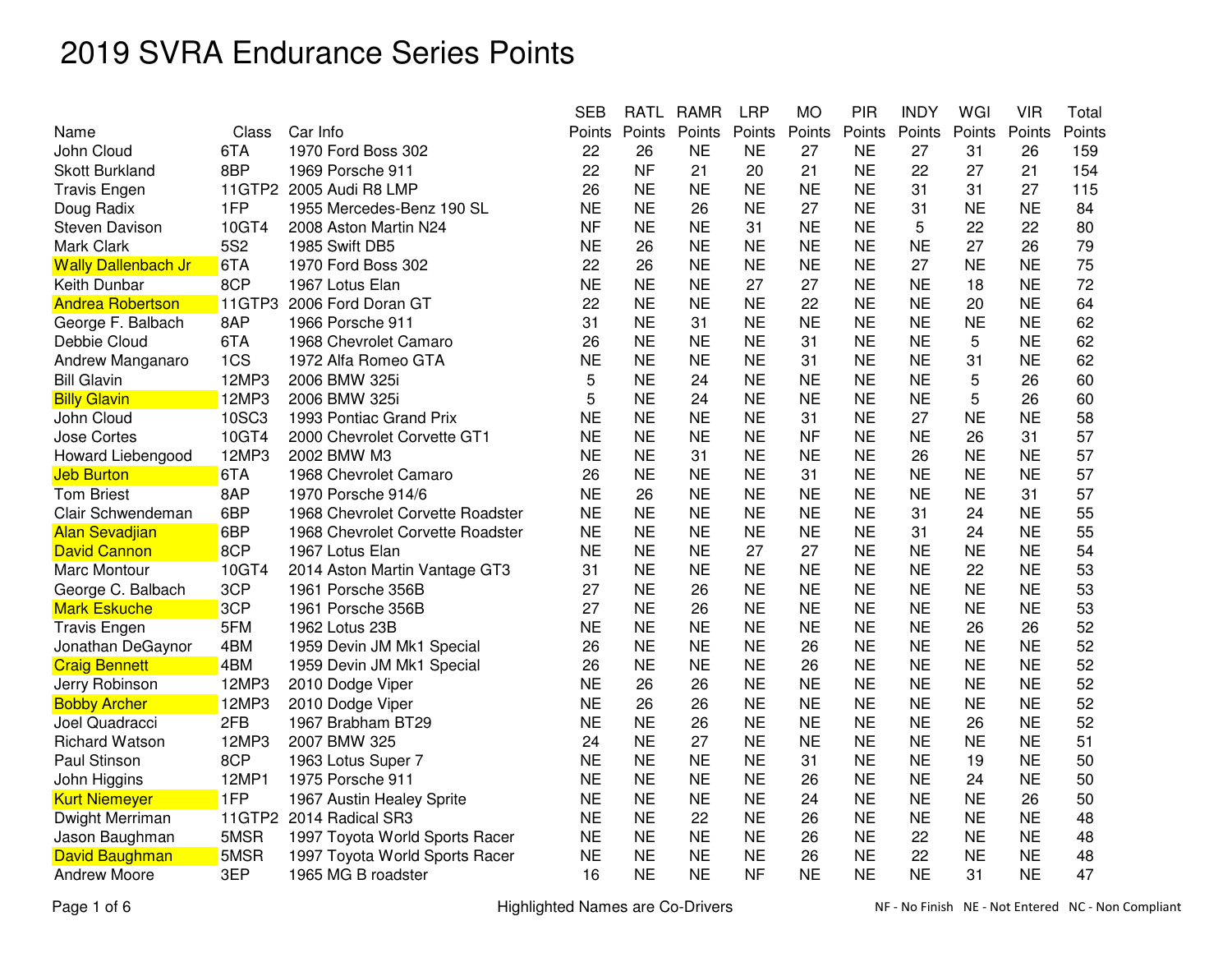|                             |                 |                                | <b>SEB</b> | <b>RATL</b> | <b>RAMR</b> | <b>LRP</b> | <b>MO</b> | <b>PIR</b> | <b>INDY</b> | WGI       | <b>VIR</b> | Total  |
|-----------------------------|-----------------|--------------------------------|------------|-------------|-------------|------------|-----------|------------|-------------|-----------|------------|--------|
| Name                        | Class           | Car Info                       | Points     | Points      | Points      | Points     | Points    | Points     | Points      | Points    | Points     | Points |
| <b>Ryan Festerling</b>      | 8BP             | 1969 Porsche 911 S             | 27         | <b>NE</b>   | 20          | <b>NE</b>  | <b>NE</b> | <b>NE</b>  | <b>NE</b>   | <b>NE</b> | <b>NE</b>  | 47     |
| Ralph La Macchia            | <b>5S2</b>      | 1998 Carbir Sports 2000        | 22         | <b>NE</b>   | <b>NE</b>   | <b>NE</b>  | <b>NE</b> | <b>NE</b>  | 24          | <b>NE</b> | <b>NE</b>  | 46     |
| David Robertson             | 11GTP3          | 2006 Ford Doran GT             | 22         | <b>NE</b>   | <b>NE</b>   | <b>NE</b>  | <b>NE</b> | <b>NE</b>  | <b>NE</b>   | 20        | <b>NE</b>  | 42     |
| <b>Hal Nichols</b>          | 8BS             | 1971 Alfa Romeo GTV            | <b>NE</b>  | <b>NE</b>   | <b>NE</b>   | <b>NE</b>  | 20        | <b>NE</b>  | <b>NE</b>   | <b>NE</b> | 22         | 42     |
| <b>Ray Nichols</b>          | 8BS             | 1971 Alfa Romeo GTV            | <b>NE</b>  | <b>NE</b>   | <b>NE</b>   | <b>NE</b>  | 20        | <b>NE</b>  | <b>NE</b>   | NE        | 22         | 42     |
| Tom Benjamin                | 8BS             | 1969 Alfa Romeo GTV            | 13         | <b>NE</b>   | <b>NE</b>   | <b>NE</b>  | <b>NE</b> | <b>NE</b>  | <b>NE</b>   | NΕ        | 27         | 40     |
| Larry Lunda                 | 8AP             | 1970 Porsche 914               | 21         | <b>NE</b>   | 19          | <b>NE</b>  | <b>NE</b> | <b>NE</b>  | <b>NE</b>   | <b>NE</b> | <b>NE</b>  | 40     |
| Vito Bigioni                | 8NC             | 1971 Ferrari 365GTB4           | <b>NE</b>  | <b>NE</b>   | <b>NE</b>   | <b>NE</b>  | <b>NE</b> | <b>NE</b>  | <b>NE</b>   | 21        | 18         | 39     |
| <b>Denis Bigioni</b>        | 8NC             | 1971 Ferrari 365GTB4           | <b>NE</b>  | <b>NE</b>   | <b>NE</b>   | <b>NE</b>  | <b>NE</b> | <b>NE</b>  | <b>NE</b>   | 21        | 18         | 39     |
| Glenn Maurer                | 8RS             | 1984 Alfa Romeo GTV 6          | <b>NE</b>  | <b>NE</b>   | <b>NE</b>   | <b>NE</b>  | <b>NE</b> | <b>NE</b>  | 19          | <b>NE</b> | 19         | 38     |
| <b>Chase Maurer</b>         | 8RS             | 1984 Alfa Romeo GTV 6          | <b>NE</b>  | <b>NE</b>   | <b>NE</b>   | <b>NE</b>  | <b>NE</b> | <b>NE</b>  | 19          | <b>NE</b> | 19         | 38     |
| George F. Balbach           | 3CP             | 1960 Porsche 356B              | <b>NE</b>  | <b>NE</b>   | <b>NE</b>   | <b>NE</b>  | 31        | <b>NE</b>  | <b>NE</b>   | <b>NE</b> | <b>NE</b>  | 31     |
| <b>Kristine Casey</b>       | 8CP             | 1966 Lotus Elan                | <b>NE</b>  | <b>NE</b>   | <b>NE</b>   | <b>NE</b>  | <b>NE</b> | 31         | <b>NE</b>   | <b>NE</b> | <b>NE</b>  | 31     |
| <b>Paul Guadio</b>          | 8CP             | 1966 Lotus Elan                | <b>NE</b>  | <b>NE</b>   | <b>NE</b>   | <b>NE</b>  | <b>NE</b> | 31         | <b>NE</b>   | <b>NE</b> | <b>NE</b>  | 31     |
| Jerry Edquist               | <b>5S2</b>      | 2000 Carbir Sports 2000        | <b>NE</b>  | <b>NE</b>   | <b>NF</b>   | <b>NE</b>  | <b>NE</b> | <b>NE</b>  | 31          | <b>NE</b> | <b>NE</b>  | 31     |
| <b>Bart Wolf</b>            | <b>5S2</b>      | 2000 Carbir Sports 2000        | <b>NE</b>  | <b>NE</b>   | <b>NE</b>   | <b>NE</b>  | <b>NE</b> | <b>NE</b>  | 31          | NΕ        | <b>NE</b>  | 31     |
| <b>Eric Cote</b>            | 10GT4           | 2014 Aston Martin Vantage GT3  | 31         | <b>NE</b>   | <b>NE</b>   | <b>NE</b>  | <b>NE</b> | <b>NE</b>  | <b>NE</b>   | <b>NE</b> | <b>NE</b>  | 31     |
| <b>Rick Mooney</b>          | 6BP             | 1968 Chevrolet Corvette Rdster | <b>NE</b>  | <b>NE</b>   | 26          | <b>NE</b>  | <b>NE</b> | <b>NE</b>  | <b>NE</b>   | 5         | <b>NE</b>  | 31     |
| <b>Hayden Eade</b>          | 12MP3           | 2002 BMW M3                    | <b>NE</b>  | <b>NE</b>   | 31          | <b>NE</b>  | <b>NE</b> | <b>NE</b>  | <b>NE</b>   | <b>NE</b> | <b>NE</b>  | 31     |
| Andy Pilgrim                | 10GT4           | 2011 Ferrari 458 GT3           | <b>NE</b>  | <b>NE</b>   | <b>NE</b>   | <b>NE</b>  | <b>NE</b> | <b>NE</b>  | 31          | <b>NE</b> | <b>NE</b>  | 31     |
| <b>Vic Skirmants</b>        | 3CP             | 1961 Porsche 356B              | 31         | <b>NE</b>   | <b>NE</b>   | <b>NE</b>  | <b>NE</b> | <b>NE</b>  | <b>NE</b>   | <b>NE</b> | <b>NE</b>  | 31     |
| <b>Dave Burton</b>          | 3CP             | 1961 Porsche 356B              | 31         | <b>NE</b>   | <b>NE</b>   | <b>NE</b>  | <b>NE</b> | <b>NE</b>  | <b>NE</b>   | <b>NE</b> | <b>NE</b>  | 31     |
| Nathan Scigliano            | <b>5S2</b>      | 2004 Carbir S2                 | 31         | <b>NE</b>   | <b>NE</b>   | <b>NE</b>  | <b>NE</b> | <b>NE</b>  | <b>NE</b>   | <b>NE</b> | <b>NE</b>  | 31     |
| <b>Eric Langbein</b>        | <b>5S2</b>      | 2004 Carbir S2                 | 31         | <b>NE</b>   | <b>NE</b>   | <b>NE</b>  | <b>NE</b> | <b>NE</b>  | <b>NE</b>   | <b>NE</b> | <b>NE</b>  | 31     |
| <b>Ernest Wilding</b>       | 12MP3           | 1995 BMW M3                    | 31         | <b>NE</b>   | <b>NE</b>   | <b>NE</b>  | <b>NE</b> | <b>NE</b>  | <b>NE</b>   | <b>NE</b> | <b>NE</b>  | 31     |
| Joseph Riolo                | 8AP             | 1972 Datsun 240Z               | <b>NE</b>  | <b>NE</b>   | <b>NE</b>   | 31         | <b>NE</b> | <b>NE</b>  | <b>NE</b>   | <b>NE</b> | <b>NE</b>  | 31     |
| David Hutchings             | 12MP1           | 1972 Porsche 911               | <b>NE</b>  | <b>NE</b>   | <b>NE</b>   | 31         | <b>NE</b> | <b>NE</b>  | <b>NE</b>   | <b>NE</b> | <b>NE</b>  | 31     |
| Daniel Caggiano             | 8BS             | 1973 Datsun 510                | <b>NE</b>  | <b>NE</b>   | <b>NE</b>   | <b>NE</b>  | <b>NE</b> | <b>NE</b>  | 31          | <b>NE</b> | <b>NE</b>  | 31     |
| <b>Troy Ermish</b>          | 8BS             | 1973 Datsun 510                | <b>NE</b>  | <b>NE</b>   | <b>NE</b>   | <b>NE</b>  | <b>NE</b> | <b>NE</b>  | 31          | <b>NE</b> | <b>NE</b>  | 31     |
| Jim Lenehan                 | 8AP             | 1976 Porsche 914/6             | <b>NE</b>  | <b>NE</b>   | <b>NE</b>   | <b>NE</b>  | <b>NE</b> | <b>NE</b>  | <b>NE</b>   | 31        | <b>NE</b>  | 31     |
| Peter Eskuche               | 5S <sub>2</sub> | 1990 Swift DB5                 | <b>NE</b>  | <b>NE</b>   | <b>NE</b>   | <b>NE</b>  | <b>NE</b> | <b>NE</b>  | <b>NE</b>   | 31        | <b>NE</b>  | 31     |
| Gregg Frey                  | 12MP1           | 1970 Porsche 914/6             | <b>NE</b>  | <b>NE</b>   | <b>NE</b>   | <b>NE</b>  | <b>NE</b> | <b>NE</b>  | <b>NE</b>   | 31        | <b>NE</b>  | 31     |
| <b>Ron Zitza</b>            | 12MP1           | 1970 Porsche 914/6             | <b>NE</b>  | <b>NE</b>   | <b>NE</b>   | <b>NE</b>  | <b>NE</b> | <b>NE</b>  | <b>NE</b>   | 31        | <b>NE</b>  | 31     |
| Eric Lux                    | 11GTP3          | 2011 Mercedes-Benz SLS         | <b>NE</b>  | <b>NE</b>   | <b>NE</b>   | <b>NE</b>  | <b>NE</b> | <b>NE</b>  | <b>NE</b>   | 27        | <b>NE</b>  | 27     |
| <b>Wally Dallenbach, Jr</b> | 10SC3           | 1993 Pontiac Grand Prix        | <b>NE</b>  | <b>NE</b>   | <b>NE</b>   | <b>NE</b>  | <b>NE</b> | <b>NE</b>  | 27          | <b>NE</b> | <b>NE</b>  | 27     |
| Joseph Hish                 | 8AP             | 1970 Porsche 914-6             | <b>NE</b>  | <b>NE</b>   | 27          | <b>NE</b>  | <b>NE</b> | <b>NE</b>  | <b>NE</b>   | <b>NE</b> | <b>NE</b>  | 27     |
| James Acquilano             | 6BP             | 1965 Shelby Cobra              | <b>NE</b>  | <b>NE</b>   | <b>NE</b>   | <b>NE</b>  | <b>NE</b> | <b>NE</b>  | <b>NE</b>   | 27        | <b>NE</b>  | 27     |
| Karlo Flores                | 8SM             | 1993 Mazda Miata               | <b>NE</b>  | <b>NE</b>   | <b>NE</b>   | <b>NE</b>  | <b>NE</b> | 27         | <b>NE</b>   | <b>NE</b> | <b>NE</b>  | 27     |
| Henry Payne IV              | 5S <sub>2</sub> | 1990 Lola T88/90               | <b>NE</b>  | <b>NE</b>   | <b>NF</b>   | <b>NE</b>  | <b>NE</b> | <b>NE</b>  | 27          | <b>NE</b> | <b>NE</b>  | 27     |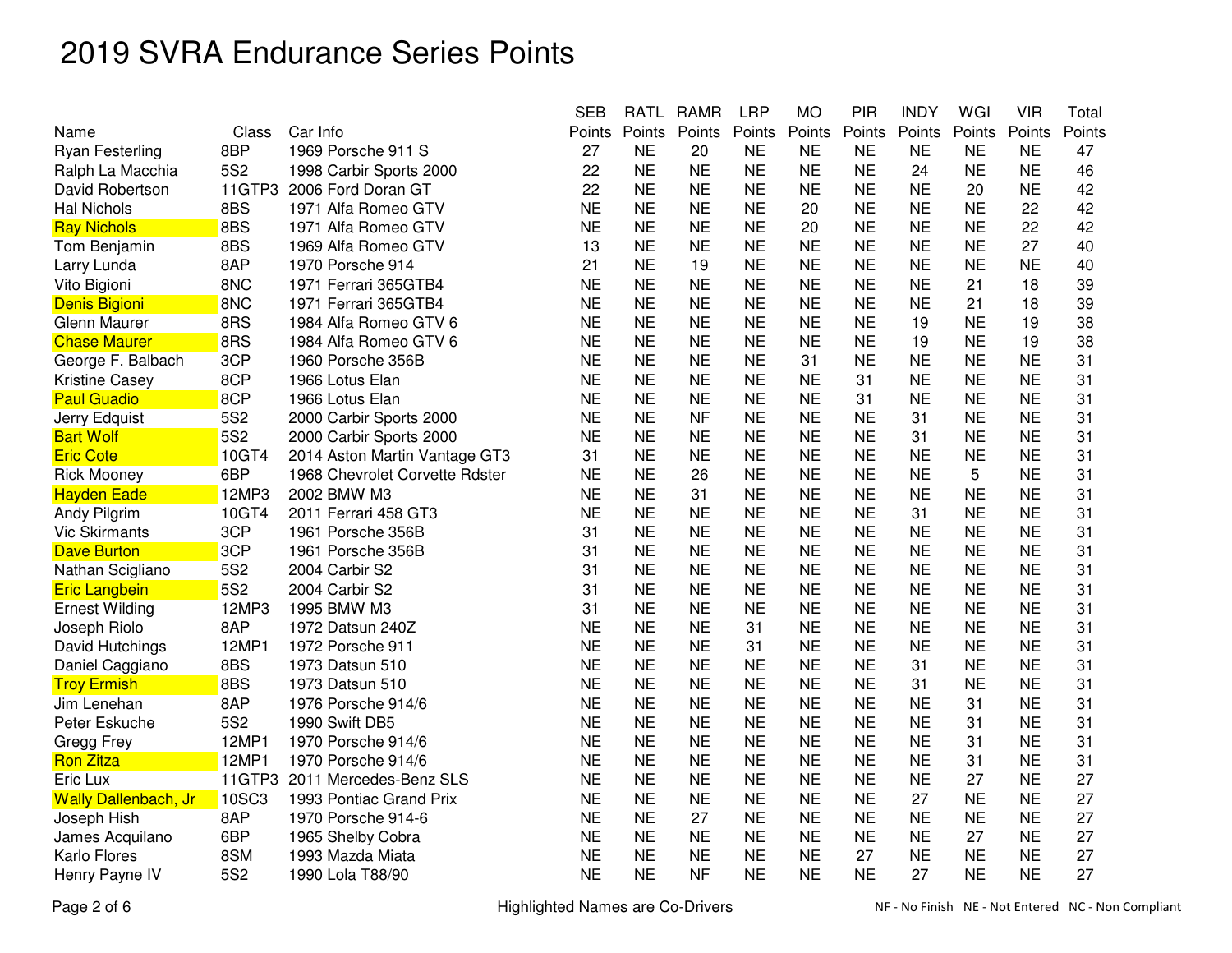|                             |                 |                                     | <b>SEB</b> | <b>RATL</b> | <b>RAMR</b> | <b>LRP</b> | <b>MO</b> | <b>PIR</b> | <b>INDY</b> | WGI       | <b>VIR</b> | Total  |
|-----------------------------|-----------------|-------------------------------------|------------|-------------|-------------|------------|-----------|------------|-------------|-----------|------------|--------|
| Name                        | Class           | Car Info                            | Points     | Points      | Points      | Points     | Points    | Points     | Points      | Points    | Points     | Points |
| <b>Paul Subject</b>         | <b>5S2</b>      | 1987 Swift DB5                      | <b>NE</b>  | <b>NE</b>   | <b>NE</b>   | <b>NE</b>  | <b>NE</b> | <b>NE</b>  | <b>NE</b>   | 27        | <b>NE</b>  | 27     |
| <b>Richard Stuart Milne</b> | 8BS             | 1969 Datsun 510                     | <b>NE</b>  | <b>NE</b>   | <b>NE</b>   | <b>NE</b>  | <b>NE</b> | <b>NE</b>  | 27          | <b>NE</b> | <b>NE</b>  | 27     |
| <b>Pablo Peon</b>           | 8BS             | 1969 Datsun 510                     | <b>NE</b>  | <b>NE</b>   | <b>NE</b>   | <b>NE</b>  | <b>NE</b> | <b>NE</b>  | 27          | <b>NE</b> | <b>NE</b>  | 27     |
| Sean Brown                  | 12MP1           | 1975 Ford Escort RS MKI             | <b>NE</b>  | <b>NE</b>   | <b>NE</b>   | <b>NE</b>  | <b>NE</b> | <b>NE</b>  | <b>NE</b>   | 27        | <b>NE</b>  | 27     |
| <b>Daniel Brown</b>         | 12MP1           | 1975 Ford Escort RS MKI             | <b>NE</b>  | <b>NE</b>   | <b>NE</b>   | <b>NE</b>  | <b>NE</b> | <b>NE</b>  | <b>NE</b>   | 27        | <b>NE</b>  | 27     |
| <b>Fritz Seidel</b>         | 8BP             | 1969 Porsche 911 S                  | 27         | <b>NE</b>   | <b>NE</b>   | <b>NE</b>  | <b>NE</b> | <b>NE</b>  | <b>NE</b>   | <b>NE</b> | <b>NE</b>  | 27     |
| Stephen Hunter              | 3EP             | 1959 Porsche 356A                   | <b>NE</b>  | <b>NE</b>   | <b>NE</b>   | <b>NE</b>  | <b>NE</b> | <b>NE</b>  | <b>NE</b>   | 27        | <b>NE</b>  | 27     |
| Mike Jacobellis             | 10GT4           | 1989 Porsche 911                    | <b>NE</b>  | <b>NE</b>   | <b>NE</b>   | 27         | <b>NE</b> | <b>NE</b>  | <b>NE</b>   | <b>NE</b> | <b>NE</b>  | 27     |
| John Koster                 | 12MP1           | 1978 Porsche 911                    | <b>NE</b>  | <b>NE</b>   | <b>NE</b>   | 27         | <b>NE</b> | <b>NE</b>  | <b>NE</b>   | <b>NE</b> | <b>NE</b>  | 27     |
| <b>Timothy Haines</b>       | 10GT4           | 1979 Porsche 911                    | <b>NE</b>  | <b>NE</b>   | <b>NE</b>   | <b>NE</b>  | 27        | <b>NE</b>  | <b>NE</b>   | <b>NE</b> | <b>NE</b>  | 27     |
| Samuel Payne                | 5S <sub>2</sub> | 1989 Lola Sport 2000                | <b>NE</b>  | <b>NE</b>   | <b>NF</b>   | <b>NE</b>  | <b>NE</b> | <b>NE</b>  | 27          | <b>NE</b> | <b>NE</b>  | 27     |
| Tom Brown                   | 1FP             | 1963 Triumph Spitfire               | <b>NE</b>  | <b>NE</b>   | <b>NE</b>   | <b>NE</b>  | <b>NE</b> | <b>NE</b>  | <b>NE</b>   | 27        | <b>NE</b>  | 27     |
| <b>Brian Elliott</b>        | 11GTP2          | 2007 Elon DP02                      | <b>NE</b>  | <b>NE</b>   | <b>NE</b>   | <b>NE</b>  | <b>NE</b> | <b>NE</b>  | 27          | <b>NE</b> | <b>NE</b>  | 27     |
| Nicolas Clemence            | 3CP             | 1960 Porsche 356B Roadster          | <b>NE</b>  | <b>NE</b>   | <b>NE</b>   | <b>NE</b>  | 27        | <b>NE</b>  | <b>NE</b>   | <b>NE</b> | <b>NE</b>  | 27     |
| Charles O'Brien III         | 10GT3           | 1974 Porsche 911 RS                 | <b>NE</b>  | 26          | <b>NE</b>   | <b>NE</b>  | <b>NE</b> | <b>NE</b>  | <b>NE</b>   | <b>NE</b> | <b>NE</b>  | 26     |
| <b>Charles O'Brien IV</b>   | 10GT3           | 1974 Porsche 911 RS                 | <b>NE</b>  | 26          | <b>NE</b>   | <b>NE</b>  | <b>NE</b> | <b>NE</b>  | <b>NE</b>   | <b>NE</b> | <b>NE</b>  | 26     |
| Ed Bull                     | 12MP3           | 2010 Ford Mustang FR500c            | 26         | <b>NE</b>   | <b>NE</b>   | <b>NE</b>  | <b>NE</b> | <b>NE</b>  | <b>NE</b>   | <b>NE</b> | <b>NE</b>  | 26     |
| <b>Greg Camp</b>            | 12MP3           | 2010 Ford Mustang FR500c            | 26         | <b>NE</b>   | <b>NE</b>   | <b>NE</b>  | <b>NE</b> | <b>NE</b>  | <b>NE</b>   | <b>NE</b> | <b>NE</b>  | 26     |
| Justin Withoff              | 5MSR            | 1990 SCCA SRF3                      | <b>NE</b>  | <b>NE</b>   | <b>NE</b>   | <b>NE</b>  | <b>NE</b> | <b>NE</b>  | 26          | <b>NE</b> | <b>NE</b>  | 26     |
| <b>Walter Vollrath</b>      | <b>7U2</b>      | 1972 Lola T-290                     | <b>NE</b>  | <b>NE</b>   | <b>NE</b>   | <b>NE</b>  | <b>NE</b> | <b>NE</b>  | 26          | <b>NE</b> | <b>NE</b>  | 26     |
| <b>Gregg Borland</b>        | <b>7U2</b>      | 1972 Lola T-290                     | <b>NE</b>  | <b>NE</b>   | <b>NE</b>   | <b>NE</b>  | <b>NE</b> | <b>NE</b>  | 26          | <b>NE</b> | <b>NE</b>  | 26     |
| Andy Jaekels                | <b>5S2</b>      | 1988 Lola T88/90                    | <b>NE</b>  | <b>NE</b>   | 26          | <b>NE</b>  | <b>NE</b> | <b>NE</b>  | <b>NE</b>   | <b>NE</b> | <b>NE</b>  | 26     |
| <b>Glen Bryant</b>          | <b>5S2</b>      | 1988 Lola T88/90                    | <b>NE</b>  | <b>NE</b>   | 26          | <b>NE</b>  | <b>NE</b> | <b>NE</b>  | <b>NE</b>   | <b>NE</b> | <b>NE</b>  | 26     |
| <b>Ken Thwaits</b>          | 11GTP2          | 2014 Audi R8 LMS                    | <b>NE</b>  | <b>NE</b>   | 26          | <b>NE</b>  | <b>NE</b> | <b>NE</b>  | <b>NE</b>   | <b>NE</b> | <b>NE</b>  | 26     |
| <b>Lawrence Loshak</b>      | 11GTP2          | 2014 Audi R8 LMS                    | <b>NE</b>  | <b>NE</b>   | 26          | <b>NE</b>  | <b>NE</b> | <b>NE</b>  | <b>NE</b>   | <b>NE</b> | <b>NE</b>  | 26     |
| Walo Bertschinger           | 6AP             | 1966 Chevrolet Corvette Grand Sport | 26         | <b>NE</b>   | <b>NE</b>   | <b>NE</b>  | <b>NE</b> | <b>NE</b>  | <b>NE</b>   | <b>NE</b> | <b>NE</b>  | 26     |
| Thor Johnson                | 4FM2            | 1959 Lotus 17                       | <b>NE</b>  | <b>NE</b>   | <b>NE</b>   | <b>NE</b>  | <b>NE</b> | 26         | <b>NE</b>   | <b>NE</b> | <b>NE</b>  | 26     |
| <b>Chris Raeder</b>         | 8BS             | 1966 Alfa Romeo GTV                 | <b>NE</b>  | <b>NE</b>   | <b>NE</b>   | <b>NE</b>  | <b>NE</b> | <b>NE</b>  | <b>NE</b>   | 24        | <b>NE</b>  | 24     |
| <b>Marcus Pillion</b>       | 3CP             | 1960 Porsche 356B Coupe             | 24         | <b>NE</b>   | <b>NE</b>   | <b>NE</b>  | <b>NE</b> | <b>NE</b>  | <b>NE</b>   | <b>NE</b> | <b>NE</b>  | 24     |
| <b>Terry Lawlor</b>         | 6BP             | 1966 Shelby GT350                   | <b>NE</b>  | <b>NE</b>   | <b>NE</b>   | <b>NE</b>  | <b>NE</b> | <b>NE</b>  | 24          | NE        | <b>NE</b>  | 24     |
| <b>Jennifer Pillion</b>     | 3CP             | 1960 Porsche 356B Coupe             | 24         | <b>NE</b>   | <b>NE</b>   | <b>NE</b>  | <b>NE</b> | <b>NE</b>  | <b>NE</b>   | <b>NE</b> | <b>NE</b>  | 24     |
| <b>Scott Hackenson</b>      | 6BP             | 1966 Shelby GT350                   | <b>NE</b>  | <b>NE</b>   | <b>NE</b>   | <b>NE</b>  | <b>NE</b> | <b>NE</b>  | 24          | <b>NE</b> | <b>NE</b>  | 24     |
| Glenn Bryant                | <b>5S2</b>      | 2002 Carbir CS2-5                   | 24         | <b>NE</b>   | <b>NE</b>   | <b>NE</b>  | <b>NE</b> | <b>NE</b>  | <b>NE</b>   | <b>NE</b> | <b>NE</b>  | 24     |
| <b>Edward Mettelman</b>     | 3DP             | 1972 Porsche 914/4                  | <b>NE</b>  | <b>NE</b>   | <b>NE</b>   | <b>NE</b>  | <b>NE</b> | <b>NE</b>  | <b>NE</b>   | 24        | <b>NE</b>  | 24     |
| <b>Burt Levy</b>            | 3DP             | 1972 Porsche 914/4                  | <b>NE</b>  | <b>NE</b>   | <b>NE</b>   | <b>NE</b>  | <b>NE</b> | <b>NE</b>  | <b>NE</b>   | 24        | <b>NE</b>  | 24     |
| Patrick Womack              | 8BSL            | 1973 BMW 2002                       | <b>NE</b>  | <b>NE</b>   | <b>NE</b>   | <b>NE</b>  | <b>NE</b> | <b>NE</b>  | 24          | <b>NE</b> | <b>NE</b>  | 24     |
| Erik Wood                   | 3EP             | 1971 Alfa Romeo Spider              | <b>NE</b>  | <b>NE</b>   | <b>NE</b>   | <b>NE</b>  | 24        | <b>NE</b>  | <b>NE</b>   | <b>NE</b> | <b>NE</b>  | 24     |
| <b>Curtis Wood</b>          | 3EP             | 1971 Alfa Romeo Spider              | <b>NE</b>  | <b>NE</b>   | <b>NE</b>   | <b>NE</b>  | 24        | <b>NE</b>  | <b>NE</b>   | <b>NE</b> | <b>NE</b>  | 24     |
| Mark Brannon                | 11GTP3          | 2006 Elan DP02                      | 24         | <b>NE</b>   | <b>NE</b>   | <b>NE</b>  | <b>NE</b> | <b>NE</b>  | <b>NE</b>   | <b>NE</b> | <b>NE</b>  | 24     |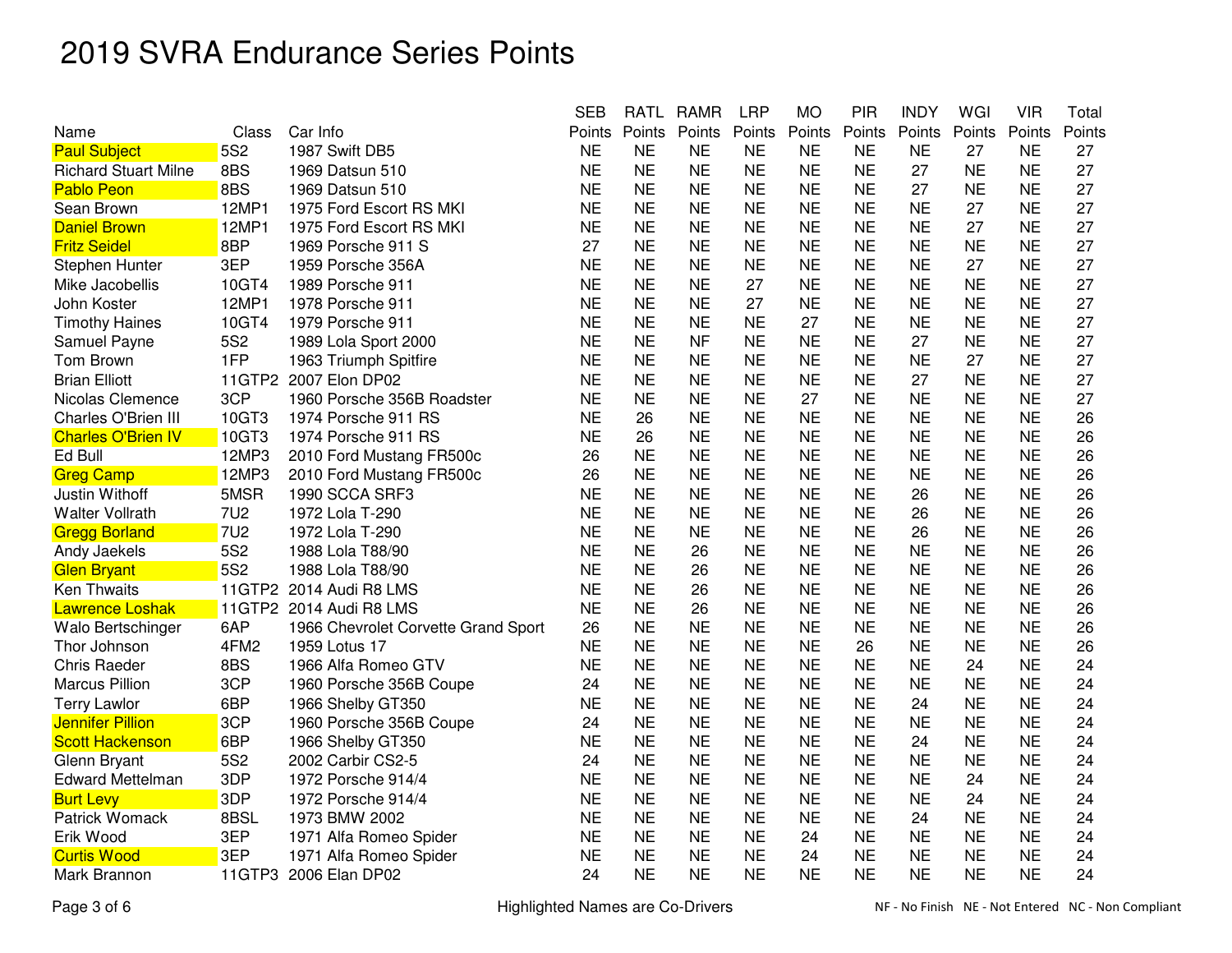|                       |                  |                             | <b>SEB</b> | <b>RATL</b> | <b>RAMR</b> | <b>LRP</b> | <b>MO</b> | <b>PIR</b> | <b>INDY</b> | WGI       | <b>VIR</b> | Total  |
|-----------------------|------------------|-----------------------------|------------|-------------|-------------|------------|-----------|------------|-------------|-----------|------------|--------|
| Name                  | Class            | Car Info                    | Points     | Points      | Points      | Points     | Points    | Points     | Points      | Points    | Points     | Points |
| <b>Chet Taylor</b>    | 8BS              | 1967 Alfa Romeo GTV         | <b>NE</b>  | <b>NE</b>   | <b>NE</b>   | <b>NE</b>  | <b>NE</b> | 24         | <b>NE</b>   | <b>NE</b> | <b>NE</b>  | 24     |
| <b>Kelly Williams</b> | 12MP1            | 1975 Porsche 911            | <b>NE</b>  | <b>NE</b>   | <b>NE</b>   | <b>NE</b>  | <b>NE</b> | <b>NE</b>  | <b>NE</b>   | 24        | <b>NE</b>  | 24     |
| Frank Boucher         | 8BP              | 1969 Porsche 911S           | <b>NE</b>  | <b>NE</b>   | 24          | <b>NE</b>  | <b>NE</b> | <b>NE</b>  | <b>NE</b>   | <b>NE</b> | <b>NE</b>  | 24     |
| Kurt Fischer          | <b>5VS2</b>      | 1987 Swift DB 2             | <b>NE</b>  | <b>NE</b>   | <b>NE</b>   | <b>NE</b>  | <b>NE</b> | <b>NE</b>  | <b>NE</b>   | 24        | <b>NE</b>  | 24     |
| <b>Eric Fischer</b>   | 5VS2             | 1987 Swift DB 2             | <b>NE</b>  | <b>NE</b>   | <b>NE</b>   | <b>NE</b>  | <b>NE</b> | <b>NE</b>  | <b>NE</b>   | 24        | <b>NE</b>  | 24     |
| <b>Robert Mocas</b>   | 8DP              | 1969 Alfa Romeo Spider      | <b>NE</b>  | <b>NE</b>   | <b>NE</b>   | <b>NE</b>  | 24        | <b>NE</b>  | <b>NE</b>   | <b>NE</b> | <b>NE</b>  | 24     |
| <b>Collin Mocas</b>   | 8DP              | 1969 Alfa Romeo Spider      | <b>NE</b>  | <b>NE</b>   | <b>NE</b>   | <b>NE</b>  | 24        | <b>NE</b>  | <b>NE</b>   | <b>NE</b> | <b>NE</b>  | 24     |
| <b>Ted Goneos</b>     | 8CP              | 1968 Porsche 911            | <b>NE</b>  | <b>NE</b>   | <b>NE</b>   | 24         | <b>NE</b> | <b>NE</b>  | <b>NE</b>   | <b>NE</b> | <b>NE</b>  | 24     |
| Tom Cole              | 1FP              | 1967 Austin Healey Sprite   | <b>NE</b>  | <b>NE</b>   | <b>NE</b>   | <b>NE</b>  | 24        | <b>NE</b>  | <b>NE</b>   | <b>NE</b> | <b>NE</b>  | 24     |
| Jeffrey Neiblum       | 12MP1            | 1969 Porsche 911 Carrera RS | <b>NE</b>  | <b>NE</b>   | <b>NE</b>   | 24         | <b>NE</b> | <b>NE</b>  | <b>NE</b>   | <b>NE</b> | <b>NE</b>  | 24     |
| James Cope            | 11GTP3           | 2012 Elan DP02              | <b>NE</b>  | <b>NE</b>   | <b>NE</b>   | <b>NE</b>  | <b>NE</b> | <b>NE</b>  | <b>NE</b>   | 24        | <b>NE</b>  | 24     |
| Jeffrey Hoover        | 1FP              | 1959 Austin Healey Sprite   | <b>NE</b>  | <b>NE</b>   | <b>NE</b>   | <b>NE</b>  | <b>NE</b> | <b>NE</b>  | <b>NE</b>   | 24        | <b>NE</b>  | 24     |
| Robert Smalley Jr.    | 8AP              | 1968 Porsche 911S           | 24         | <b>NE</b>   | <b>NE</b>   | <b>NE</b>  | <b>NE</b> | <b>NE</b>  | <b>NE</b>   | <b>NE</b> | <b>NE</b>  | 24     |
| <b>Glenn Andrew</b>   | 10GT2            | 1995 Pontiac Grand Prix     | <b>NE</b>  | <b>NE</b>   | <b>NE</b>   | <b>NE</b>  | <b>NE</b> | <b>NE</b>  | 24          | <b>NE</b> | <b>NE</b>  | 24     |
| <b>Doug Boles</b>     | 10GT2            | 1995 Pontiac Grand Prix     | <b>NE</b>  | <b>NE</b>   | <b>NE</b>   | <b>NE</b>  | <b>NE</b> | <b>NE</b>  | 24          | <b>NE</b> | <b>NE</b>  | 24     |
| Lisa Hansen           | 8BP              | 1969 Porsche 911S           | 5          | <b>NE</b>   | 18          | <b>NE</b>  | <b>NE</b> | <b>NE</b>  | <b>NE</b>   | <b>NE</b> | <b>NE</b>  | 23     |
| Allan Thom            | 3EP              | 1965 Alfa Romeo Giulia TI   | <b>NE</b>  | <b>NE</b>   | 22          | <b>NE</b>  | <b>NE</b> | <b>NE</b>  | <b>NE</b>   | <b>NE</b> | <b>NE</b>  | 22     |
| <b>Tom Lemkuhl</b>    | 5S2              | 1998 Carbir Sports 2000     | 22         | <b>NE</b>   | <b>NE</b>   | <b>NE</b>  | <b>NE</b> | <b>NE</b>  | NE          | ΝE        | <b>NE</b>  | 22     |
| <b>Andrew Doll</b>    | 8CP              | 1970 Datsun 240Z            | <b>NE</b>  | <b>NE</b>   | <b>NE</b>   | <b>NE</b>  | 22        | <b>NE</b>  | <b>NE</b>   | <b>NE</b> | <b>NE</b>  | 22     |
| <b>David Rusell</b>   | 10GT4            | 2009 Aston Martin GT4       | <b>NE</b>  | <b>NE</b>   | <b>NE</b>   | <b>NE</b>  | <b>NE</b> | <b>NE</b>  | <b>NE</b>   | 22        | <b>NE</b>  | 22     |
| Michael Taradash      | 3CP              | 1961 Porsche 356            | 22         | <b>NE</b>   | <b>NE</b>   | <b>NE</b>  | <b>NE</b> | <b>NE</b>  | <b>NE</b>   | <b>NE</b> | <b>NE</b>  | 22     |
| John McCormick        | 6BP              | 1985 Ford Cobra IV          | <b>NE</b>  | <b>NE</b>   | <b>NE</b>   | <b>NE</b>  | <b>NE</b> | <b>NE</b>  | 22          | <b>NE</b> | <b>NE</b>  | 22     |
| Jim Peruto            | 8RS              | 1985 Mercedes-Benz 190 E    | <b>NE</b>  | <b>NE</b>   | <b>NE</b>   | <b>NE</b>  | <b>NE</b> | <b>NE</b>  | <b>NE</b>   | 22        | <b>NE</b>  | 22     |
| <b>Bobby Singh</b>    | 8BP              | 1969 Porsche 911            | <b>NE</b>  | <b>NE</b>   | <b>NE</b>   | 22         | <b>NE</b> | <b>NE</b>  | <b>NE</b>   | <b>NE</b> | NE         | 22     |
| Joel Quadracci        | 5VS2             | 1986 Swift DB 2             | <b>NE</b>  | <b>NE</b>   | <b>NE</b>   | <b>NE</b>  | <b>NE</b> | <b>NE</b>  | <b>NE</b>   | 22        | <b>NE</b>  | 22     |
| Dominick Incantalupo  | 11GTP2           | 2013 Oreca FLM 9            | 22         | <b>NE</b>   | <b>NE</b>   | <b>NE</b>  | <b>NE</b> | <b>NE</b>  | <b>NE</b>   | <b>NE</b> | <b>NE</b>  | 22     |
| Wayne Baker           | 8CP              | 1967 Porsche 911S           | <b>NE</b>  | <b>NE</b>   | <b>NE</b>   | <b>NE</b>  | <b>NE</b> | 22         | <b>NE</b>   | <b>NE</b> | <b>NE</b>  | 22     |
| <b>Richard Sneed</b>  | 12MP1            | 1970 Porsche 911            | 22         | <b>NE</b>   | <b>NE</b>   | <b>NE</b>  | <b>NE</b> | <b>NE</b>  | <b>NE</b>   | <b>NE</b> | <b>NE</b>  | 22     |
| Peter Dolan           | 6BP              | 1966 Ford Mustang GT350     | <b>NE</b>  | 22          | <b>NE</b>   | <b>NE</b>  | <b>NE</b> | <b>NE</b>  | <b>NE</b>   | <b>NE</b> | <b>NE</b>  | 22     |
| <b>Brian Dolan</b>    | 6BP              | 1966 Ford Mustang GT350     | <b>NE</b>  | 22          | <b>NE</b>   | NE.        | <b>NE</b> | <b>NE</b>  | <b>NE</b>   | <b>NE</b> | <b>NE</b>  | 22     |
| Josh Boller           | 5HS <sub>2</sub> | 1981 Tiga S2000             | 22         | <b>NE</b>   | <b>NE</b>   | <b>NE</b>  | <b>NE</b> | <b>NE</b>  | <b>NE</b>   | <b>NE</b> | <b>NE</b>  | 22     |
| Scott DeGaynor        | 4BM              | 1969 Devin Special          | <b>NE</b>  | <b>NE</b>   | <b>NE</b>   | <b>NE</b>  | 22        | <b>NE</b>  | <b>NE</b>   | <b>NE</b> | <b>NE</b>  | 22     |
| <b>Bud Bennett</b>    | 4BM              | 1969 Devin Special          | <b>NE</b>  | <b>NE</b>   | <b>NE</b>   | <b>NE</b>  | 22        | <b>NE</b>  | <b>NE</b>   | <b>NE</b> | <b>NE</b>  | 22     |
| Alexandra Sabados     | 10GT3            | 1974 Porsche 911 RSR        | <b>NE</b>  | 22          | <b>NE</b>   | <b>NE</b>  | <b>NE</b> | <b>NE</b>  | <b>NE</b>   | <b>NE</b> | <b>NE</b>  | 22     |
| Kyle August           | 6BP              | 1966 Ford Mustang           | <b>NE</b>  | <b>NE</b>   | <b>NE</b>   | <b>NE</b>  | <b>NE</b> | <b>NE</b>  | <b>NE</b>   | 22        | <b>NE</b>  | 22     |
| Michael Taradash      | 5FM              | 1960 Lotus 7                | <b>NE</b>  | <b>NE</b>   | <b>NE</b>   | <b>NE</b>  | <b>NE</b> | <b>NE</b>  | <b>NE</b>   | 22        | <b>NE</b>  | 22     |
| <b>Henry Payne V</b>  | 5S2              | 1989 Lola Sport 2000        | <b>NE</b>  | <b>NE</b>   | <b>NF</b>   | <b>NE</b>  | <b>NE</b> | <b>NE</b>  | 22          | <b>NE</b> | <b>NE</b>  | 22     |
| Dwight Merriman       | 8BS              | 1976 Alfa Romeo GTV 2000    | <b>NE</b>  | <b>NE</b>   | 22          | <b>NE</b>  | <b>NE</b> | <b>NE</b>  | <b>NE</b>   | <b>NE</b> | <b>NE</b>  | 22     |
| <b>Kyle Tilley</b>    | 8BS              | 1976 Alfa Romeo GTV 2000    | <b>NE</b>  | <b>NE</b>   | 22          | <b>NE</b>  | <b>NE</b> | <b>NE</b>  | <b>NE</b>   | <b>NE</b> | <b>NE</b>  | 22     |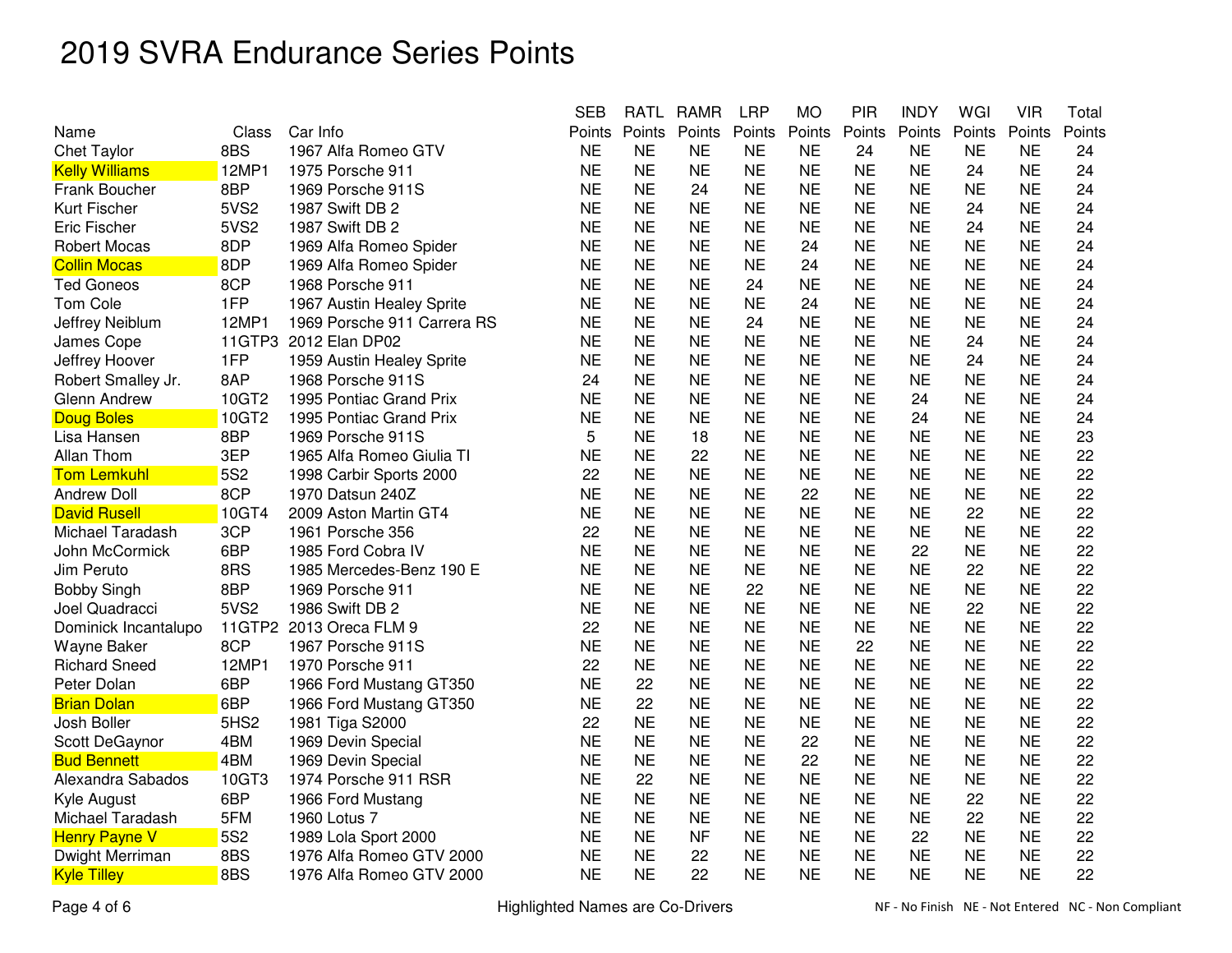|                         |        |                             | <b>SEB</b> | <b>RATL</b> | <b>RAMR</b> | <b>LRP</b> | <b>MO</b> | <b>PIR</b> | <b>INDY</b> | WGI       | <b>VIR</b> | Total  |
|-------------------------|--------|-----------------------------|------------|-------------|-------------|------------|-----------|------------|-------------|-----------|------------|--------|
| Name                    | Class  | Car Info                    | Points     | Points      | Points      | Points     | Points    | Points     | Points      | Points    | Points     | Points |
| Kurt DelBene            | 4FM2   | 1960 Lola MK1               | <b>NE</b>  | <b>NE</b>   | <b>NE</b>   | <b>NE</b>  | <b>NE</b> | 22         | <b>NE</b>   | <b>NE</b> | <b>NE</b>  | 22     |
| <b>Steve McCaughey</b>  | 4FM2   | 1960 Lola MK1               | <b>NE</b>  | <b>NE</b>   | <b>NE</b>   | <b>NE</b>  | <b>NE</b> | 22         | <b>NE</b>   | <b>NE</b> | <b>NE</b>  | 22     |
| Joey Selmants           | 5S2    | 1987 Swift DB2              | 21         | <b>NE</b>   | <b>NE</b>   | <b>NE</b>  | <b>NE</b> | <b>NE</b>  | <b>NE</b>   | <b>NE</b> | <b>NE</b>  | 21     |
| <b>Forest Barber</b>    | 11GTP3 | 2003 Doran JE4 DP           | <b>NE</b>  | <b>NE</b>   | <b>NE</b>   | <b>NE</b>  | <b>NE</b> | <b>NE</b>  | <b>NE</b>   | 21        | <b>NE</b>  | 21     |
| Mark Rincon             | 8BS    | 1967 BMW 2002               | <b>NE</b>  | <b>NE</b>   | <b>NE</b>   | <b>NE</b>  | <b>NE</b> | 21         | <b>NE</b>   | <b>NE</b> | <b>NE</b>  | 21     |
| <b>David Alvarado</b>   | 8BS    | 1967 BMW 2002               | <b>NE</b>  | <b>NE</b>   | <b>NE</b>   | <b>NE</b>  | <b>NE</b> | 21         | <b>NE</b>   | <b>NE</b> | <b>NE</b>  | 21     |
| David Jans              |        | 11GTP3 2012 Ave-Riley AR-2  | 21         | <b>NE</b>   | <b>NE</b>   | <b>NE</b>  | <b>NE</b> | <b>NE</b>  | <b>NE</b>   | <b>NE</b> | <b>NE</b>  | 21     |
| Glen Jung               | 11GTP3 | 2012 Ave-Riley AR-2         | 21         | <b>NE</b>   | <b>NE</b>   | <b>NE</b>  | <b>NE</b> | <b>NE</b>  | <b>NE</b>   | <b>NE</b> | <b>NE</b>  | 21     |
| John Koch               | 8CP    | 1978 Mazda RX7              | <b>NE</b>  | <b>NE</b>   | <b>NE</b>   | 21         | <b>NE</b> | <b>NE</b>  | <b>NE</b>   | <b>NE</b> | <b>NE</b>  | 21     |
| David Huber             | 8BS    | 1969 Datsun 510             | <b>NE</b>  | <b>NE</b>   | <b>NE</b>   | <b>NE</b>  | <b>NE</b> | <b>NE</b>  | <b>NE</b>   | 20        | <b>NE</b>  | 20     |
| Mike Rogers             | 8BS    | 1971 Datsun 510             | <b>NE</b>  | <b>NE</b>   | <b>NE</b>   | <b>NE</b>  | <b>NE</b> | <b>NE</b>  | 20          | <b>NE</b> | <b>NE</b>  | 20     |
| <b>Matt McSwain</b>     | 8BS    | 1971 Datsun 510             | <b>NE</b>  | <b>NE</b>   | <b>NE</b>   | <b>NE</b>  | <b>NE</b> | <b>NE</b>  | 20          | <b>NE</b> | <b>NE</b>  | 20     |
| Glenn Jividen Jr.       | 5S2    | 2006 Doran JE-1             | <b>NE</b>  | <b>NE</b>   | <b>NE</b>   | <b>NE</b>  | <b>NC</b> | <b>NE</b>  | 20          | <b>NE</b> | <b>NE</b>  | 20     |
| Jeff Borghesi           | 11GTP3 | 1999 Lola B2K40             | <b>NE</b>  | <b>NE</b>   | <b>NE</b>   | <b>NE</b>  | <b>NE</b> | <b>NE</b>  | <b>NE</b>   | 19        | <b>NE</b>  | 19     |
| Mike Skinner            | 10SC3  | 2006 Chevrolet Monte Carlo  | <b>NE</b>  | 19          | <b>NE</b>   | <b>NE</b>  | <b>NE</b> | <b>NE</b>  | <b>NE</b>   | <b>NE</b> | <b>NE</b>  | 19     |
| <b>Sam Lecomte</b>      | 10SC3  | 2006 Chevrolet Monte Carlo  | <b>NE</b>  | 19          | <b>NE</b>   | <b>NE</b>  | <b>NE</b> | <b>NE</b>  | <b>NE</b>   | <b>NE</b> | <b>NE</b>  | 19     |
| David Hale              | 5VS2   | 1985 Lola T598              | <b>NE</b>  | <b>NE</b>   | <b>NE</b>   | <b>NE</b>  | <b>NC</b> | <b>NE</b>  | 19          | <b>NE</b> | <b>NE</b>  | 19     |
| <b>Rex Gunning</b>      | 5VS2   | 1985 Lola T598              | <b>NE</b>  | <b>NE</b>   | <b>NE</b>   | <b>NE</b>  | <b>NE</b> | <b>NE</b>  | 19          | <b>NE</b> | <b>NE</b>  | 19     |
| <b>Patrick Sessions</b> | 6BP    | 1966 Shelby GT350           | 19         | <b>NE</b>   | <b>NE</b>   | <b>NE</b>  | <b>NE</b> | <b>NE</b>  | <b>NE</b>   | <b>NF</b> | <b>NE</b>  | 19     |
| <b>Curt Vogt</b>        | 6BP    | 1966 Shelby GT350           | 19         | <b>NE</b>   | <b>NE</b>   | <b>NE</b>  | <b>NE</b> | <b>NE</b>  | <b>NE</b>   | <b>NE</b> | <b>NE</b>  | 19     |
| James Dalton            | 8AP    | 1973 Porsche 911T           | 19         | <b>NE</b>   | <b>NE</b>   | <b>NE</b>  | <b>NE</b> | <b>NE</b>  | <b>NE</b>   | <b>NE</b> | <b>NE</b>  | 19     |
| <b>Jeffrey Bauer</b>    | 8AP    | 1973 Porsche 911T           | 19         | <b>NE</b>   | <b>NE</b>   | <b>NE</b>  | <b>NE</b> | <b>NE</b>  | <b>NE</b>   | <b>NE</b> | <b>NE</b>  | 19     |
| Dale Oesterle           | 8CP    | 1972 Jensen Healey Roadster | <b>NE</b>  | <b>NE</b>   | <b>NE</b>   | <b>NE</b>  | <b>NE</b> | <b>NE</b>  | 18          | <b>NE</b> | <b>NE</b>  | 18     |
| John Burke              | 11GTP3 | 1999 Riley & Scott MK III   | <b>NE</b>  | <b>NE</b>   | <b>NE</b>   | <b>NE</b>  | <b>NE</b> | <b>NE</b>  | <b>NE</b>   | 18        | <b>NE</b>  | 18     |
| <b>Connor Burke</b>     | 11GTP3 | 1999 Riley & Scott MK III   | <b>NE</b>  | <b>NE</b>   | <b>NE</b>   | <b>NE</b>  | <b>NE</b> | <b>NE</b>  | <b>NE</b>   | 18        | <b>NE</b>  | 18     |
| Thomas Grudovich        | 8BP    | 1966 Ginetta G4             | 18         | <b>NE</b>   | <b>NE</b>   | <b>NE</b>  | <b>NE</b> | <b>NE</b>  | <b>NE</b>   | <b>NE</b> | <b>NE</b>  | 18     |
| Kara Clarke             | 8BS    | 1971 Datsun 510             | <b>NE</b>  | <b>NE</b>   | <b>NE</b>   | <b>NE</b>  | <b>NE</b> | <b>NE</b>  | 17          | <b>NE</b> | <b>NE</b>  | 17     |
| <b>Tom Clarke</b>       | 8BS    | 1971 Datsun 510             | <b>NE</b>  | <b>NE</b>   | <b>NE</b>   | <b>NE</b>  | <b>NE</b> | <b>NE</b>  | 17          | <b>NE</b> | <b>NE</b>  | 17     |
| James Heck              | 6BP    | 1964 Chevrolet Corvette     | 16         | <b>NE</b>   | <b>NE</b>   | <b>NE</b>  | <b>NE</b> | <b>NE</b>  | <b>NE</b>   | <b>NE</b> | <b>NE</b>  | 16     |
| <b>Robert Bosworth</b>  | 6BP    | 1964 Chevrolet Corvette     | 16         | <b>NE</b>   | <b>NE</b>   | <b>NE</b>  | <b>NE</b> | <b>NE</b>  | <b>NE</b>   | <b>NE</b> | <b>NE</b>  | 16     |
| <b>Frank Farrell</b>    | 3BS    | 1972 Alfa Romeo Berlina     | 14         | <b>NE</b>   | <b>NE</b>   | <b>NE</b>  | <b>NE</b> | <b>NE</b>  | <b>NE</b>   | <b>NE</b> | <b>NE</b>  | 14     |
| <b>Greg Seferian</b>    | 3BS    | 1972 Alfa Romeo Berlina     | 14         | <b>NE</b>   | <b>NE</b>   | <b>NE</b>  | <b>NE</b> | <b>NE</b>  | <b>NE</b>   | <b>NE</b> | <b>NE</b>  | 14     |
| <b>Dave Handy</b>       | 6TA    | 1968 Chevrolet Camaro       | <b>NE</b>  | <b>NE</b>   | <b>NE</b>   | <b>NE</b>  | <b>NE</b> | <b>NE</b>  | <b>NE</b>   | 5         | <b>NE</b>  | 5      |
| Ben McGraw              | 6NC    | 1973 Porsche 911            | <b>NE</b>  | <b>NE</b>   | <b>NE</b>   | <b>NE</b>  | <b>NC</b> | <b>NE</b>  | <b>NE</b>   | <b>NE</b> | <b>NE</b>  | 0      |
| <b>Greg Miller</b>      | 5VS2   | 1985 Swift DB2              | <b>NE</b>  | <b>NE</b>   | <b>NE</b>   | <b>NE</b>  | <b>NC</b> | <b>NE</b>  | <b>NE</b>   | <b>NE</b> | <b>NE</b>  | 0      |
| Phil Lasco              | 10GT4  | 2000 Panoz GTS              | <b>NF</b>  | <b>NE</b>   | <b>NE</b>   | <b>NE</b>  | <b>NE</b> | <b>NE</b>  | <b>NE</b>   | <b>NE</b> | <b>NE</b>  | 0      |
| <b>Philip Lewis</b>     | 11GTP3 | 2009 Radical SR3            | <b>NE</b>  | <b>NE</b>   | <b>NE</b>   | <b>NE</b>  | <b>NE</b> | <b>NE</b>  | <b>NF</b>   | <b>NE</b> | <b>NE</b>  | 0      |
| <b>Kyle Tilley</b>      | 11GTP3 | 2009 Radical SR3            | <b>NE</b>  | <b>NE</b>   | <b>NE</b>   | <b>NE</b>  | <b>NE</b> | <b>NE</b>  | <b>NF</b>   | <b>NE</b> | <b>NE</b>  | 0      |
| Don Dimitriadis         | 6AS    | 1965 Ford Mustang AS        | <b>NE</b>  | <b>NE</b>   | <b>NE</b>   | <b>NE</b>  | <b>NE</b> | <b>NE</b>  | <b>NF</b>   | <b>NE</b> | <b>NE</b>  | 0      |